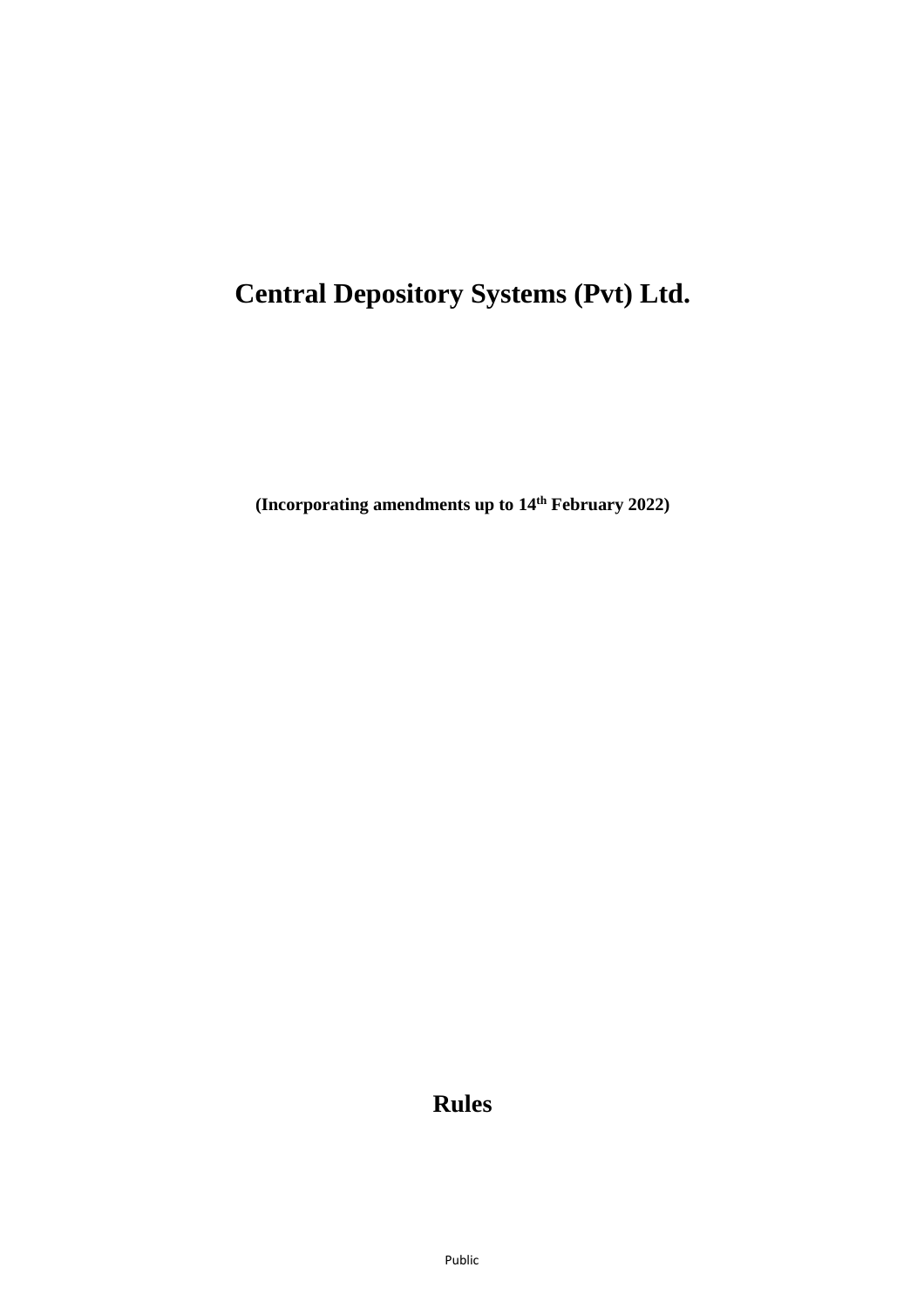## **CONTENTS**

**INTRODUCTION**

**DEFINITIONS**

**INTERPRETATION**

**PART A – RULES RELATING TO DEPOSITORY OPERATIONS**

- **Section 1** Participants
- **Section 2** Securities
- **Section 3** Client Accounts
- **Section 4** Recording Purchases and Sales
- **Section 5** Dematerialization of Securities
- **Section 6** Rematerialization of Securities
- **Section 7** Transfer of Securities
- **Section 8** Entitlements

#### **PART B – RULES RELATING TO CLEARING AND SETTLEMENT**

#### **B.1 - SECURITIES TRADED ON THE EQUITY MARKET OF THE CSE**

- **Section 9** Margins and Collateral
- **Section 10** Settlement of Trades
- **Section 11** Default Handling

#### **B.2 – ADDITIONAL RULES APPLICABLE FOR ALL OR NONE (AON) BLOCKS**

- **Section 12** Additional Rules for AON Blocks carried out on the Automated Trading System of the CSE
- **Part C - SECURITIES TRADED ON THE DEBT MARKET OF THE CSE**
- **Section 13** Securities traded on the debt market of the CSE

#### **PART D - GENERAL RULES**

- **Section 14** CDS Account Statements
- **Section 15** Release of CDS Information
- **Section 16** Financial Responsibility and Operational Capability of Participants
- **Section 17 Disciplinary Proceedings**
- **Section 18** Rules on the Procedure to be Followed Consequent to a Direction Received by the CSE from the SEC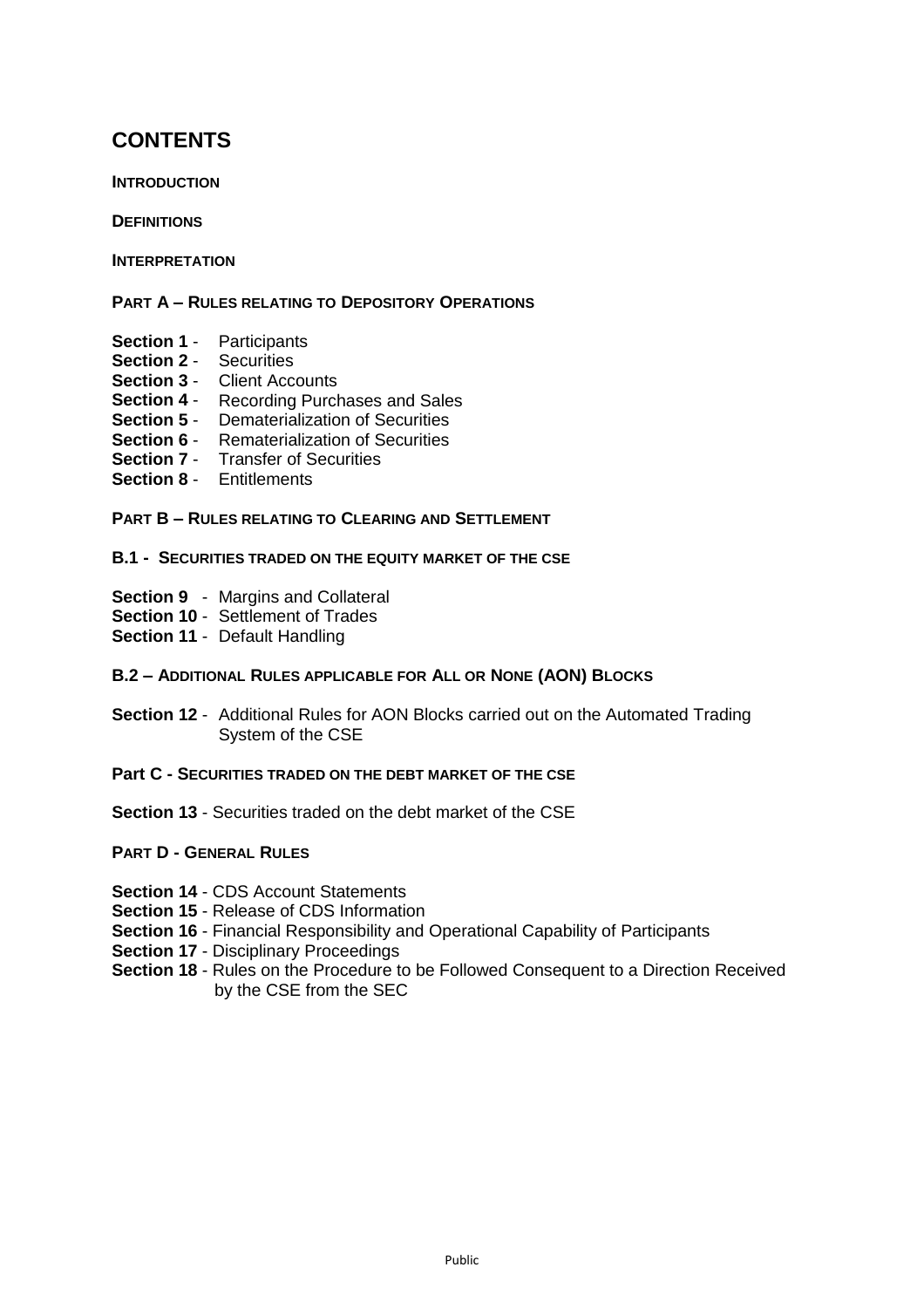## **INTRODUCTION**

## **(i) Central Depository Systems (Private) Limited**

The Central Depository Systems (Private) Limited (CDS), a wholly owned subsidiary of the Colombo Stock Exchange (CSE) was incorporated on  $30<sup>th</sup>$  August 1991 as a private company with limited liability under the Companies Act No. 17 of 1982, for the purpose of acting as a depository in respect of Securities traded on the CSE and additionally to facilitate clearing and settlement of such Securities.

These Rules govern the depository functions and clearing and settlement functions offered by the CDS to its Participants.

All Participants of the CDS shall comply with these Rules. Any breach of these Rules shall be construed as a breach of contract between a Participant and the CDS. The CDS Rules create obligations, which are additional and complementary to statutory obligations.

## **(ii) Failure or delay to not deemed a waiver**

No failure or delay by the CDS to exercise or enforce any rights conferred upon it by these Rules shall be deemed to be a waiver of any such rights or operate so as to bar the exercise or enforcement thereof at any subsequent time or times.

## **(iii) Circulars and Operational Guidelines**

The CDS may, from time to time, issue;

- (a) Circulars to the CDS Participants in order to supplement or explain these Rules; and
- (b) Operational guidelines and procedures in the form of letters to Participants, for administrative purposes.

These Circulars and Operational guidelines and procedures issued by the CDS, may be unilaterally issued, amended or revoked by the CDS and shall be effective on such date as may be specified by the CDS.

## **(iv) Limitation of Liability**

The CDS, its respective successors and/or assignees, or its respective directors, officers, employees or agents ("Relevant Persons") shall not be liable to any person for any loss or damage (including consequential or indirect loss or damage), however caused or arising, including but not limited to any loss or damage arising directly or indirectly from or in connection with the following or anything done or not done as a direct or indirect consequence of the following:

- (a) any failure, error, delay, security breach or malfunction of the settlement facilities operated by the CDS howsoever caused and whether or not identified or identifiable;
- (b) the access to, use of or inability to use the settlement facilities operated by the CDS;
- (c) anything done (including any statement made) or omitted to be done in the course of, or in connection with the exercise of rights or the discharge or purported discharge of the CDS's obligations or rights under the Securities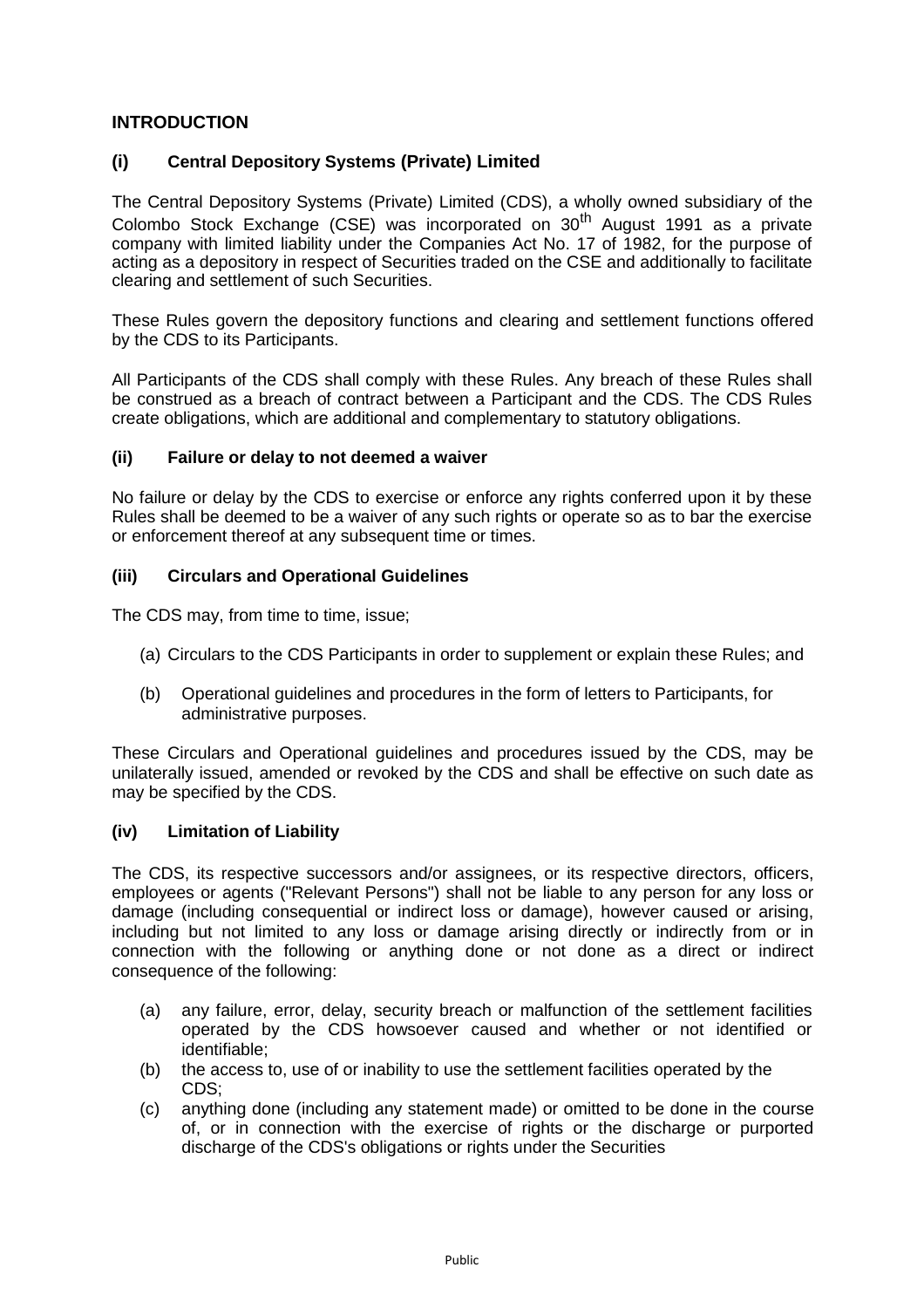and Exchange Commission of Sri Lanka Act No. 36 of 1987, as amended, any other applicable law, or under these Rules;

- (d) any breach or failure of any Participant to comply with these Rules;
- (e) the acts or omissions of any of the Participants;
- (f) any failure, security breach, inoperability or malfunction of equipment, software or any other product supplied to a Participant howsoever caused, or in respect of its installation, maintenance or removal;
- (g) the exercise of a decision-making or regulatory power or discretion under these Rules;
- (h) any virus or other destructive, malicious, or corrupting program, code, agent, script or macro;
- (i) any errors, inaccuracy, omissions or delay in the calculation of margins;
- (j) the originality, accuracy, adequacy, timeliness or completeness of the settlement system or any content, information, materials, images, sounds, graphics, video and other materials displayed therein or any functionalities or applications, programs or services provided therein;
- (k) any information transmitted or received by or on behalf of the CDS or a Participant, including through the settlement system, or the interception of or access to such information by unauthorised persons.

## **(v) Action by the CDS**

Except where action of the Board of Directors is specifically required by the Rules, the Head of the CDS or any other person authorized by the Board of Directors from time to time shall act on behalf of the CDS.

No act carried out or omitted to be carried out by the CDS bona fide in connection with or for the purpose of these Rules shall subject any person acting on behalf of the CDS, including;

- (a) any member of the Board of Directors, or any member of any committee established by any the Board of Directors,
- (b) any officer assigned to carry out functions of the CDS, and
- (c) any agent of, or any person acting under the direction of the CDS,

to any liability whether personally or otherwise, except to the extent as set out by the Unfair Contract Terms Act No.26 of 1997.

In the event of any matter which arises in connection with or relating to CDS not provided for in these Rules, the CDS shall have the right to determine such matter. Any determination given by the CDS in terms of this Rule shall be binding on all parties.

#### **(vi) Notices and communications**

Any notice and/or communication by the CDS to any Participant under and in terms of these Rules or otherwise may be issued by the CDS using any method or means of communication available to and as may be deemed appropriate by the CDS including, without limitation email, fax, courier, telephone, or registered post.

Such notice and/or communication shall be deemed to be have been received by and/or delivered to the Participant, in case of notice and/or communication,

- (a) by email, upon the despatch of the email from the server of the CDS,
- (b) by fax, upon generation of transmission confirmation by the facsimile transmitter,
- (c) by courier, immediately upon delivery to the Participant,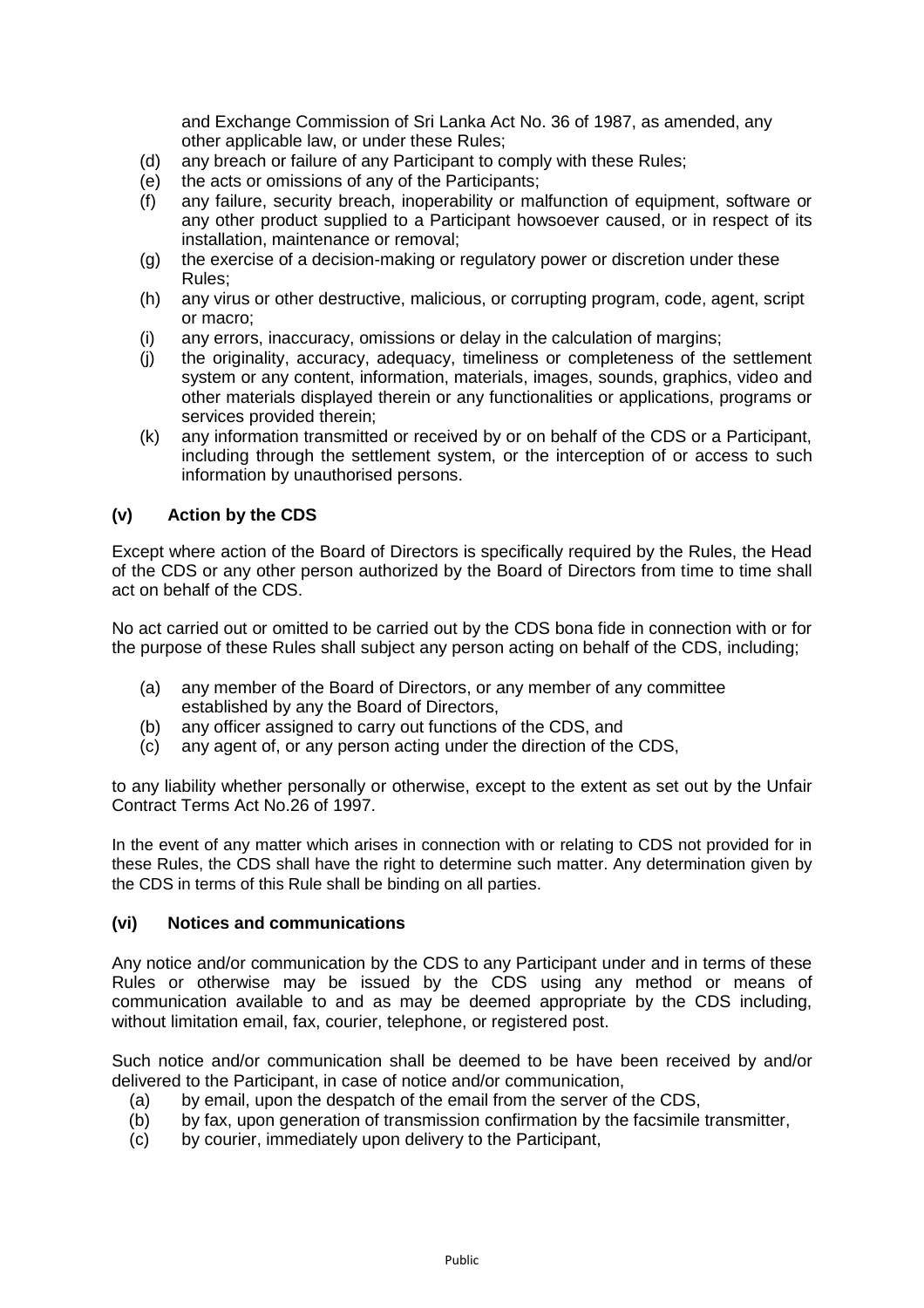- (d) by telephone, at the time of the communication,
- (e) by registered post, upon expiry of 72 hours from the time of dispatch by the CDS, and
- (f) by any other means, immediately upon delivery thereof.

## **(vii) Amendments to these Rules**

Subject to the approval of the SEC in terms of the Securities and Exchange Commission of Sri Lanka Act No. 36 of 1987 (as amended), the CDS may, from time to time, amend the provisions of these Rules.

## **(viii) Forms**

All forms and other documents issued and/or prescribed by the CDS in connection with carrying out the facilities of the CDS in terms of these Rules, may be from time to time varied by additions, deletions, exclusions at the sole discretion of the CDS.

## **(ix) Service Charges payable to CDS**

The CDS may charge fees, as determined by the CDS from time to time, from Account Holders, Listed Entities, Participants or any other party for services rendered by the CDS.

Any change in such fees shall be notified to the Participants by the CDS in the form of Circulars.

## **(x) Admission to Premises of CDS**

No person shall be permitted to enter the premises of CDS without the prior written approval of the Head of the CDS or in his absence the officer designated to act on his behalf.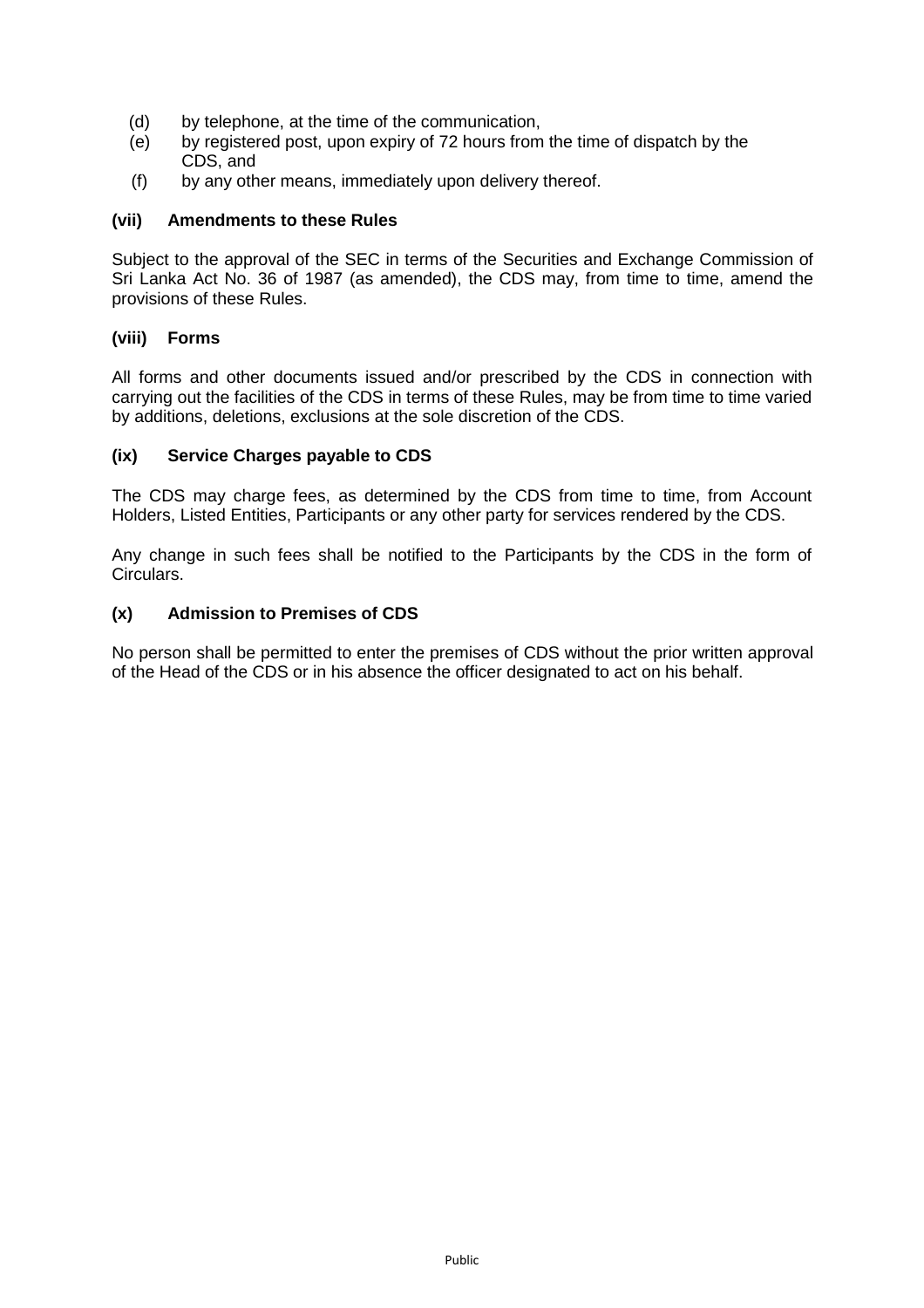## **INTERPRETATION**

## **1. Definitions**

When used herein, the following expressions shall, unless the context otherwise requires, bear the following meanings:

### **Account Holder**

means any person who holds a Client Account in CDS.

## **ATS**

means the Automated Trading System of the CSE.

## **Board of Directors**

means Board of Directors of CDS.

#### **Buy-In Board Settlement Date**

means the date on which the settlement of a Trade on the Buy-in Board of the CSE shall take place in accordance with Section 10.2 of these Rules.

## **CDS**

means Central Depository Systems (Private) Limited.

#### **Cleared Balance**

means the portfolio of Securities held in a Client Account, which are free from lien and have been cleared and settled in terms of these Rules.

#### **Client Account**

means an account opened by a Participant on behalf of a person in CDS in accordance with Section 4 of these Rules.

#### **CSE**

means Colombo Stock Exchange.

### **CSE Rules**

means the rules promulgated by the Colombo Stock Exchange.

### **Companies Act**

means the Companies Act No. 07 of 2007 as amended from time to time.

#### **Company Secretary**

means the Company Secretary of a Listed Entity duly appointed under the Companies Act.

#### **Custodian Bank**

means a Bank licensed under the Banking Act No: 30 of 1988 (as amended) providing custodial services.

#### **Custodian Trade**

means a Trade carried out by an Account Holder registered through a Custodian Bank in CDS.

#### **Dematerialisation**

means the process by which account holders could convert their title to Securities held in the scrip form into electronic form in the CDS.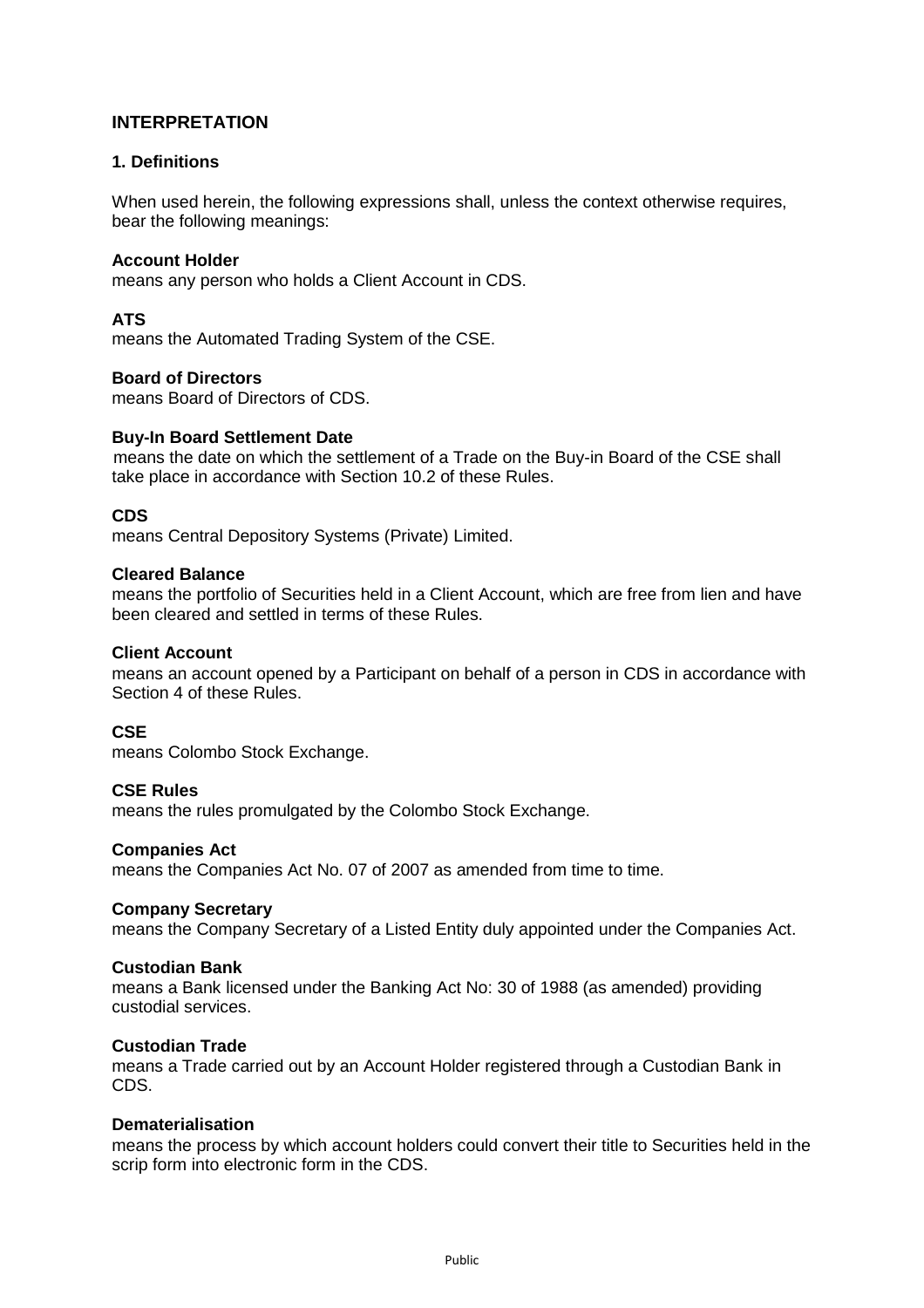## **Excluded Crossings**

means a Trade executed on the Crossing Board/Window of the CSE, which is settled in accordance with Section 10 of these Rules.

#### **International Security Identification Number (ISIN)**

means a unique number assigned by CSE in accordance with standards for securities identification established by the International Standards Organization.

#### **Listed Entity**

means an Entity which has its Securities listed on the CSE.

#### **Listed Security**

means a Security which is listed on the CSE.

#### **Locked Balance**

means a portfolio of Securities held in a Client Account on which trading is restricted at the request of the Account Holder and is not visible to the Participant except in instances set out in Rules 7.1 and 8.1 of these Rules.

#### **Market Day**

means any day on which the CSE is open for trading.

#### **Member**

means a Member admitted to membership either as a Member or as a Trading Member of the CSE in terms of the Articles of Association of the CSE.

#### **NIC**

means the National Identity Card issued under the Registration of Persons Act No.32 of 1968, as amended.

#### **NIC Number**

means the number which appears on the NIC.

#### **Non-Operative Client Account**

means a Client Account with no transactions for a period of three (3) years from the date of the last transaction carried out in such Client Account on which the CDS has suspended its dealings.

#### **Participant**

means an organization, entity or person approved by the CDS under Section 1 of these Rules as a Participant.

#### **Pending Buy**

means any purchase transaction which has been executed and is pending settlement.

#### **Pending Sell**

means any sale transaction which has been executed and is pending settlement.

### **Record Date**

means the date of entitlement to participate in a corporate action as set out in the Listing Rules of the CSE.

#### **Register**

means a share register or register of holders of debentures, as the case may be, of a Listed Entity.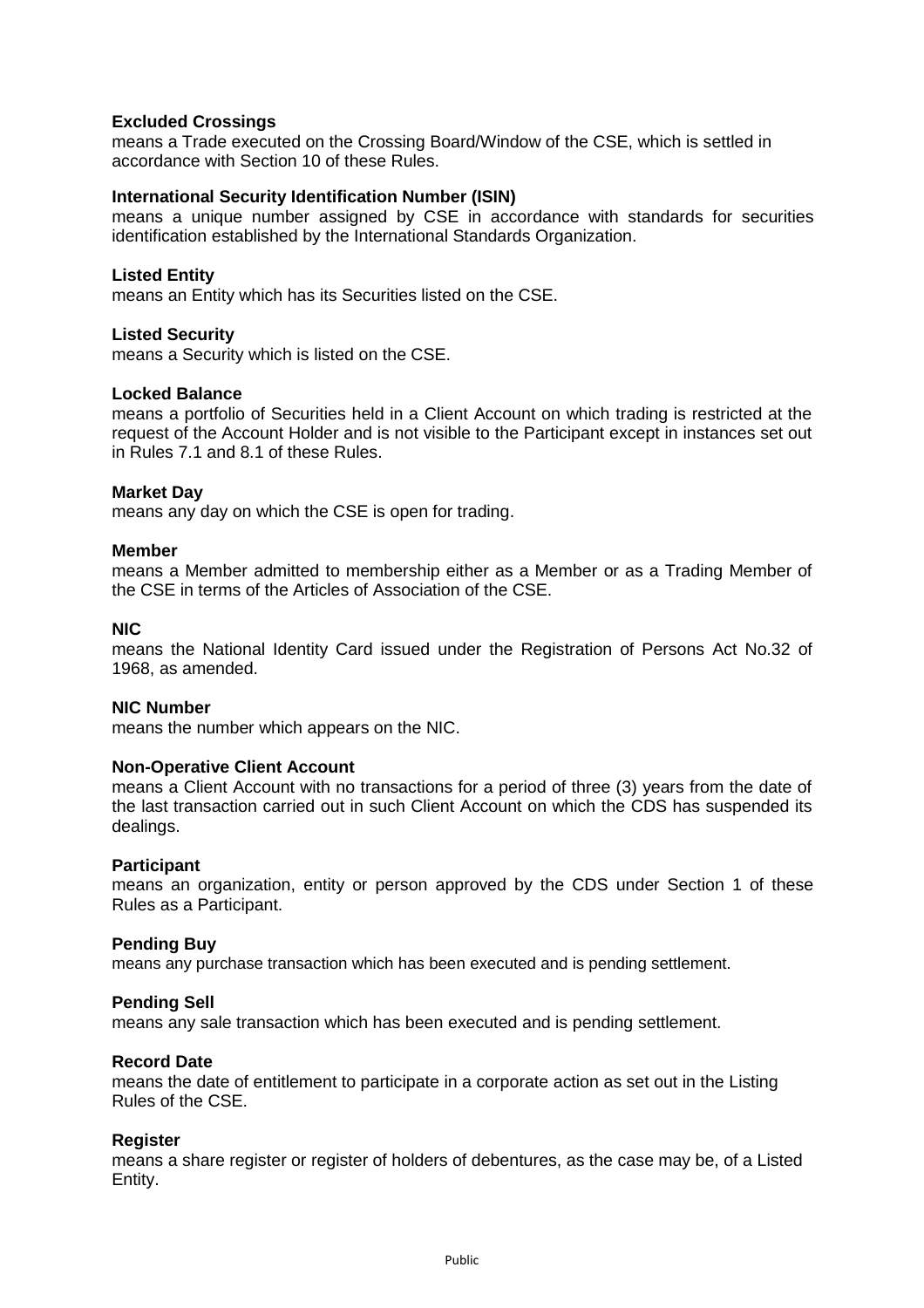## **Rematerialisation**

means the conversion of the title to Securities held in the electronic form in the CDS into scrip form.

## **Rules**

means these CDS Rules issued by the CDS.

## **SEC**

means the Securities and Exchange Commission of Sri Lanka incorporated under the SEC Act.

## **SEC Act**

means the Securities and Exchange Commission of Sri Lanka Act No. 36 of 1987, as amended from time to time.

#### **Securities**

means Securities as defined in the Securities and Exchange Commission of Sri Lanka Act No. 36 of 1987, as amended and recognized by the CDS from time to time as eligible Securities.

## **Securities Certificate**

means a certificate evidencing title to the Securities in terms of applicable law.

#### **Settlement**

means the settlement of Trades in accordance with Section 10 of these Rules.

#### **Settlement Date**

means the date on which the settlement of a Trade shall take place in accordance with Section 10 of these Rules.

#### **Settlement Schedule**

means the schedule issued by the CDS on each Trade Day to a Participant, reflecting the amounts to be payable or receivable (as the case may be) by such Participant to the CDS on the Settlement Date.

## **Short Position**

means in respect of a particular sell Trade, a position where the aggregate of the Cleared Balance of the Securities of a Listed Entity in a Client Account and the number of Securities of such Listed Entity purchased under Pending Buy transactions in relation to such Client Account is, as at the end of the Trade Day, less than the aggregate of the Securities of such Listed Entity sold by such sell Trade and the number of Securities of such Listed Entity sold under Pending Sell transactions in respect of such Client Account.

#### **Stock Dealer Participant**

means a Member or a Trading Member of the CSE licensed by the SEC to operate as a stock dealer.

#### **Stockbroker Participant**

means a Member or a Trading Member of the CSE licensed by the SEC to operate as a stockbroker.

#### **Trade**

means a purchase or sale transaction of Securities executed on the CSE.

#### **Trade Day**

means, in respect of a particular Trade, the Market Day on which the Trade is executed.